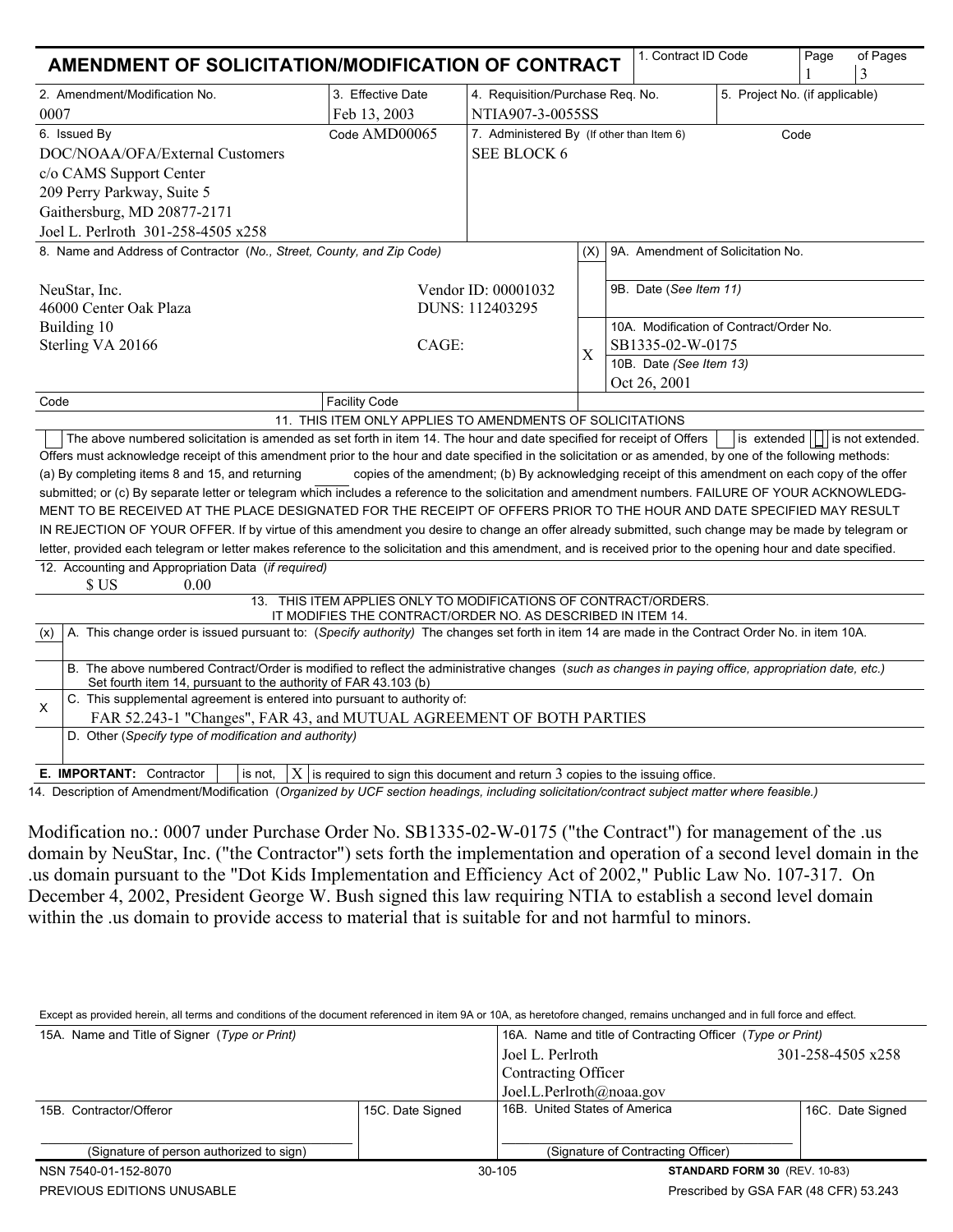## **Implementation and Operation of "Kids" Second Level Domain**

This document describes the Contractor requirements to establish, operate and maintain a second level domain within the United States country code top level domain as required by Section 4 of Pub. Law No. 107-317. Each of the following tasks shall be completed in accordance with the requirements of Pub. Law No. 107-317.

- 1. The Contractor shall establish, operate and maintain a second level domain within the United States country code domain to be called the "kids.us"domain.
- 2. The Contractor shall establish written content standards for the kids.us domain that ensures access only to material that is suitable for minors and not harmful to minors as such terms are defined by Pub. Law No. 107- 317.
- 3. The Contractor shall establish rules and procedures for enforcement and oversight that minimize the possibility that the kids.us domain provides access to content that is not in accordance with the standards and requirements of the Contractor.
- 4. The Contractor shall establish a process for removing from the kids.us domain any content that is not in accordance with the standards and requirements of the Contractor.
- 5. The Contractor shall establish a process to provide registrants in the kids.us domain with an opportunity for a prompt, expeditious, and impartial dispute resolution process regarding any material of the registrant excluded from the kids.us domain.
- 6. The Contractor shall establish procedures and mechanisms to promote the accuracy of contact information submitted by registrants and retained by registrars in the kids.us domain.
- 7. The Contractor shall have written agreements with each registrar for the kids.us domain that requires each registrar to:
	- a. Ensure that use of the kids.us domain will be in accordance with the standards and requirements of the Contractor.
	- b. Enter into a written agreement with each registrant in the kids.us domain to use the kids.us domain in accordance with the standards and requirements of the Contractor; to prohibit two-way and multiuser interactive services in the kids.us domain, unless the registrant certifies to the registrar that such service will be offered in compliance with the kids.us content standards and is designed to reduce the risk of exploitation of minors using such two-way and multiuser interactive services; and to prohibit hyperlinks in the kids us domain that take kids us users outside the kids us domain.
- 8. The Contractor shall establish and ensure that the kids.us domain is operational and begins accepting registrations no later than December 3, 2003.
- 9. The Contractor shall ensure continuous and uninterrupted service for the kids.us domain during any transition to a successor registry operator for the kids.us domain or the .us domain.
- 10. The Contractor shall take any other action that NTIA considers necessary to establish, operate, or maintain the new domain in accordance with the purposes of Section 4 of Pub. Law No. 107-317, including, but not limited to, the following: